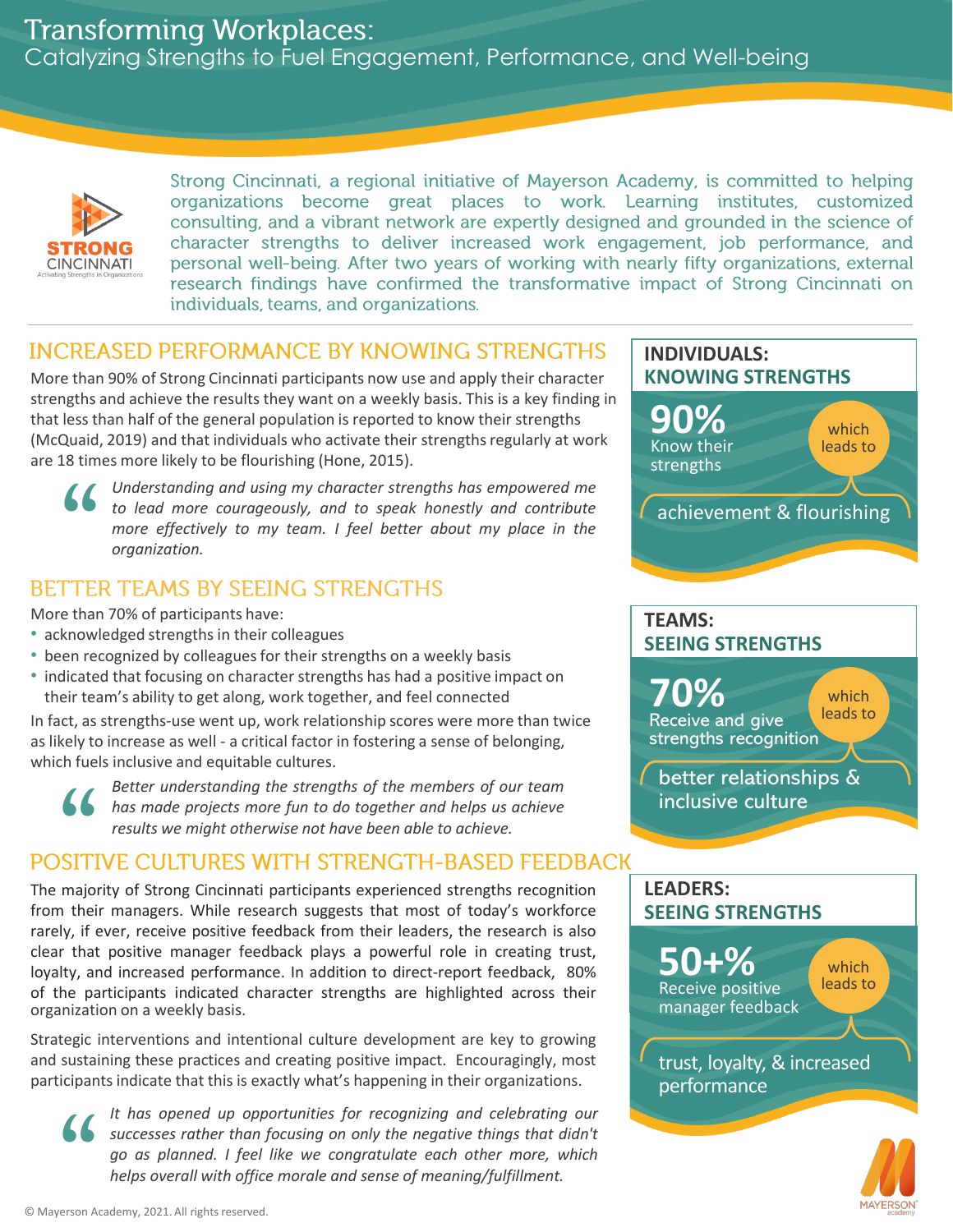### **ENGAGED, HIGH-PERFORMING WORKPLACES BY APPLYING STRENGTHS**

As individuals and teams know, see, and apply their strengths, organizations are changing. Increased communications, better relationships and positive feedback have all likely contributed to participants indicating an increased enjoyment coming to work, which is true for about half of all participants. This may also stem from the fact that the vast majority of respondents indicated they experienced a greater sense of purpose in their work, are more motivated to do well, and have been more successful in achieving objectives, as a result of participating in Strong Cincinnati. In fact, as strengths-use rose, work engagement and work performance scores were at least two times more likely to rise as well.





*This has made a huge impact on our organization. We were in a very difficult place with the agency, and this allowed us to start to shift our team by focusing on the positive strengths that we each bring to the agency. This made*  worl<br>
more<br> **66**<br>
Final *everyone feel like they were making a difference.*

Finally, as we think about the potential for business and work to play a positive role in shaping peoples' lives, it is very encouraging to know that the majority of participants indicated that their lives felt fuller and that using their character strengths has helped them thrive in all areas of their lives. More specifically, for every single unit increase in frequency of strengths-use, a respondent was 2.5 times more likely to show an increase in their well-being score. Like many of the above results, this held true regardless of several demographic factors, especially, age, gender, race/ethnicity, job function, length of employment, and organization size.



#### **WHAT WE KNOW**

Research has confirmed the combined elements of Strong Cincinnati, including cohort-based learning through the Strong Cincinnati Institute, customized organizational consulting, and the Strong Cincinnati Network deliver powerful results. The link between strengths-use and increased performance, engagement, and overall well-being has been shown to be statistically significant, with moderately large effects for individuals, teams, and organizations. Given a successful pilot, early growth, and a proven theory of change, Strong Cincinnati is well-positioned to scale strengths-based change to a wide audience.

Mayerson Academy is grateful for the support of the below sponsors as we commit to creating a stronger community for all.

The Mayerson Foundation Johnson Investment Counsel The Jewish Foundation of Cincinnati Greater Cincinnati Foundation Jacob G. Schmidlapp Trust, Fifth Third Bank, Trustee Protective Life

Catalyzing Strengths. Transforming Cultures. **Example 2012** 11 and 2021. Catalyzing Strengths. Transforming Cultures.



Mayerson Academy is a non-profit consultancy serving schools, non-profits, & for-profit businesses by activating strengths to transform cultures.

Mayerson Academy 700 W. Pete Rose Way, Suite 435 Cincinnati, OH 45203 513.263.2210

info@mayersonacademy.org www.mayersonacademy.org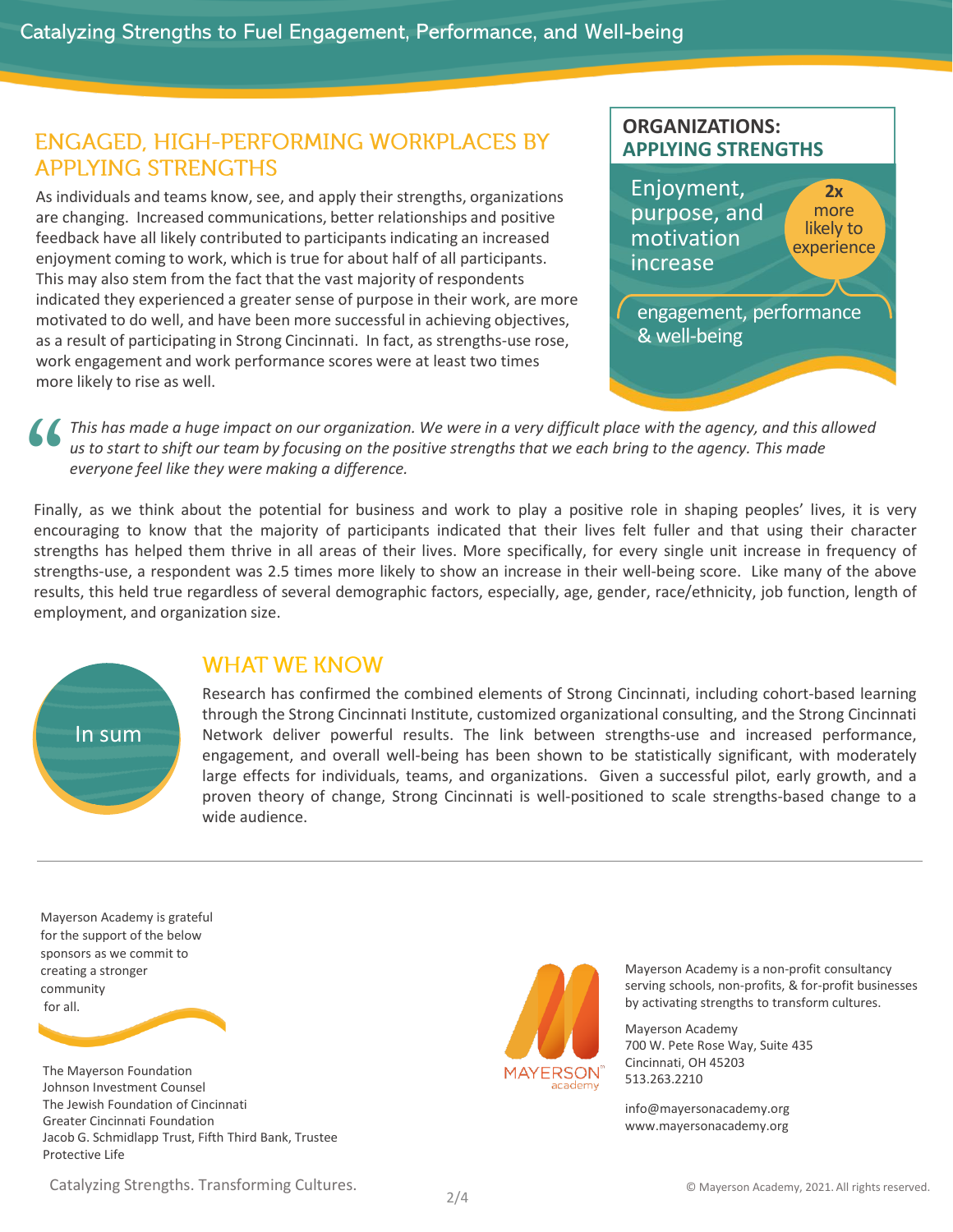

Thriving Learning Communities (TLC) is a national initiative of Mayerson Academy designed to activate the science of character strengths to build social emotional learning (SEL) competencies and increase performance, learning, and engagement.

## TLC DELIVERS PERFORMANCE, ENGAGEMENT, AND **LEARNING**

In 2011, Durlak, et.al, published a groundbreaking meta-analysis of schoolbased, K-12 social and emotional learning programs which found these efforts delivered an 11-percentage point gain in academic performance on average for participating students. Mayerson Academy leveraged this research and that of other national leaders to deliver large-scale change in an urban, Midwest school district with the Thriving Learning Communities (TLC) initiative. External research on the program validated the TLC theory of change, indicating that when the program was implemented with fidelity, not only did students experience higher levels of academic performance but they also realized improvements in engagement, attendance, and discipline. (McGrath, 2019)

### THE LINK BETWEEN TEACHER EFFICACY AND **STUDENT PERFORMANCE**

The reach of TLC has grown considerably in recent years. Studying implementation of the program in the very challenging 2020-21 school year suggests that there is an additional and essential level of impact that TLC is delivering. Research indicates that the program is working to protect against teacher burnout and to inspire students to believe in themselves.

Teacher efficacy is the critical link to buffering against both teachers'

and students' adverse experiences. Research indicates that teacher efficacy: • protects against burnout

- can predict students' sense of self-efficacy and motivation (Midgley et al., 1989)
- can predict achievement outcomes (Anderson, Greene, & Loewen, 1988; Ashton & Webb, 1986; Corkett, Hatt, Benevides, 2011)

# STRENGTHS INCREASE TEACHER EFFICACY

Research on the TLC program indicates that with our unique, strength-based approach to SEL, teachers experience positive shifts in self-efficacy. In a study conducted in Youngstown City Schools, educators in treatment and control schools were administered the Teacher Sense of Efficacy Scale (TSES) developed by Tschannen-Moran & Hoy, 2001. Four items from the TSES that reflected areas specifically targeted by the TLC program were analyzed individually. These items focused on the teacher's perceived capacity to motivate and calm students, to help students believe they could do well, and to assist families in supporting student's success in school.

TLC teachers saw a significant increase in their belief in their ability to motivate students. Along with the control group teachers, TLC teachers increased in their belief in their ability to calm students. Importantly, while control group teachers' confidence in their capacity to help students believe they could do well in school (student efficacy) and their ability to assist families diminished over the year, the TLC teachers improved in both of these areas.